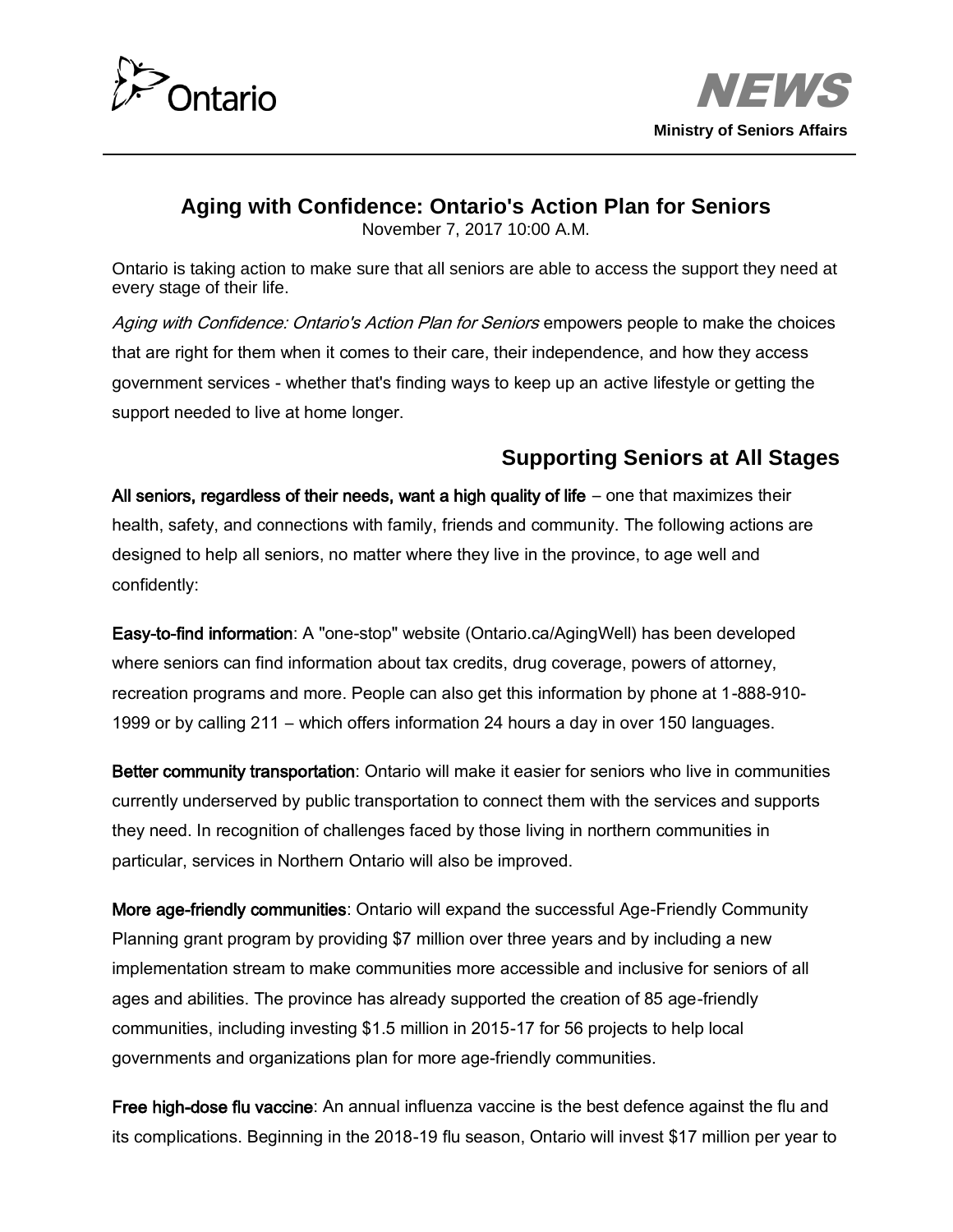provide a high-dose influenza vaccine, targeted to protect seniors, which will be available free of charge as part of the Ontario Universal Influenza Immunization Program.

Enhance Education about Powers of Attorney: Ontario will invest \$1 million over three years in a public education campaign to raise awareness among seniors of how important ― and easy ― it is to set up Powers of Attorney and to encourage them to choose who can make personal care and financial decisions on their behalf, if necessary. Over one-third of seniors have not designated a trusted power of attorney. As part of this campaign, easy-to-use and accessible resource materials, including a revised Power of Attorney (POA) document and information about how people can prevent POA misuse, will be made available on Ontario.ca/AgingWell.

Expansion of consumer protection programs for seniors: Ontario will launch a consumer protection pilot program aimed at protecting seniors' hard-earned money through education and awareness, as well as through enhanced assistance and intervention programs for seniors who have fallen victim to consumer threats or scams.

Strengthening elder abuse prevention: Ontario will continue to prevent and respond to elder abuse with a new investment of \$6.7 million over three years, to deliver public education, service provider training, research, and improved community response, to better support abused older adults. This also includes dedicated efforts to address violence against older women, and support older people in Indigenous communities.

## **Supporting Seniors Living Independently in the Community**

Seniors are living longer and more actively than ever before. Many will remain independent at home and in their communities, and many will want new opportunities to learn or to meet new people or to plan for the future. The following actions will help seniors remain independent, healthy, and active in their communities:

More Seniors Active Living Centres: Ontario is investing \$8 million over three years to create 40 more Seniors Active Living Centres, bringing the total to more than 300 Centres provincewide. These popular community hubs provide seniors with a range of social, recreational and wellness programs, as well as educational and support services.

More community engagement opportunities: Ontario is investing \$11 million over three years to extend and enhance the Seniors Community Grant Program to support larger projects that will benefit more seniors over a longer term. Since 2014, Ontario has funded over 1,300 grassroots projects in hundreds of communities that have helped more than 435,000 seniors to learn, volunteer and be socially involved.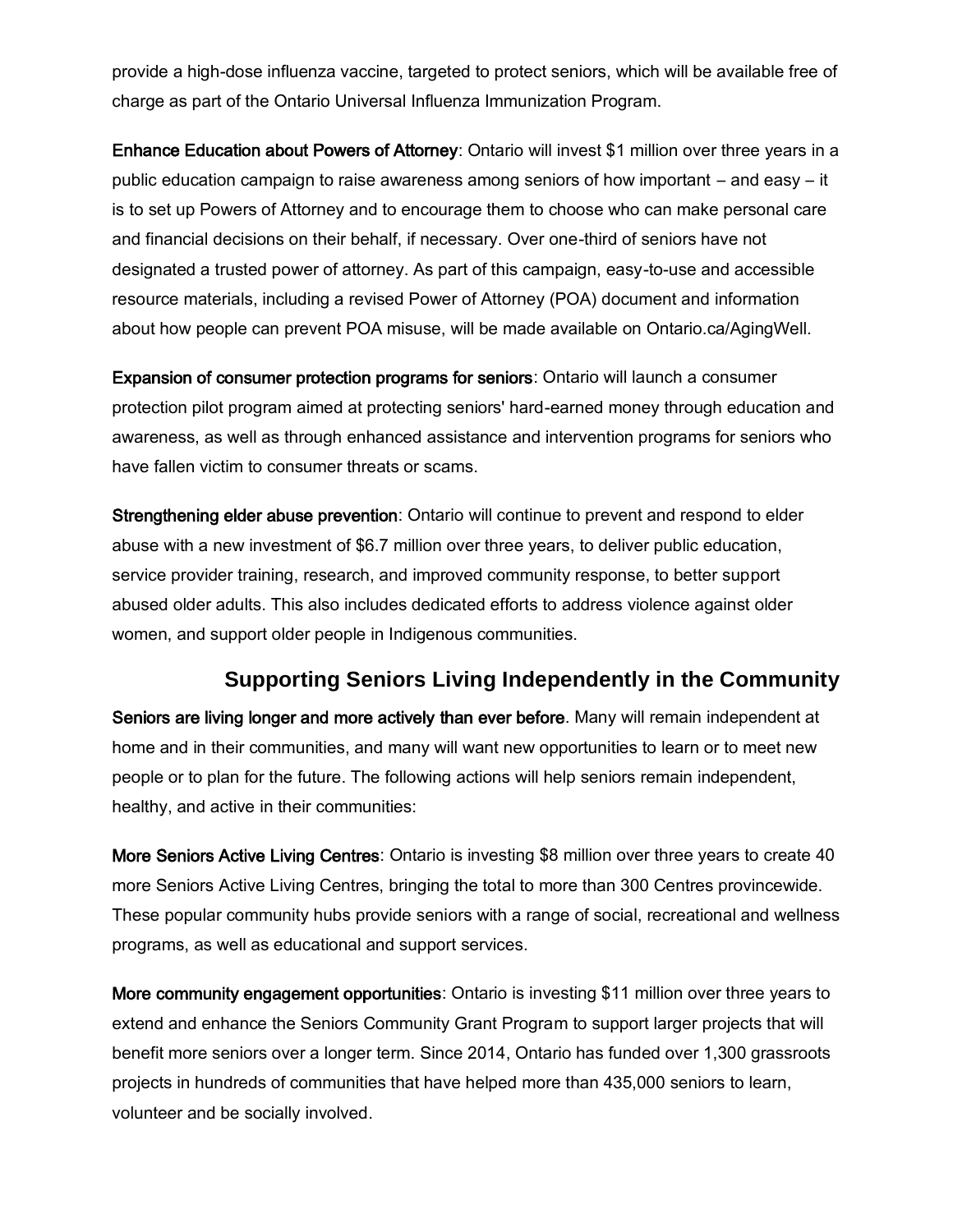Staying physically strong: Ontario is investing \$3.5 million over three years to support community programs that provide recreational activities for older adults, to help up to 20,000 more people prolong their physical and mental health, stay mobile and reduce the risk of falls.

Engaging seniors through the arts: Engagement with the arts can reduce isolation, promote selfconfidence and build a sense of community. Ontario will invest \$10 million over two years to support professional arts programming and art therapy for seniors in community settings such as Seniors Active Living Centres, retirement homes, hospitals, and long-term care homes, as well as build capacity for seniors to engage in arts organizations in their communities.

Helping seniors with technology: Ontario is investing \$600,000 over two years in its Change the World program to launch a special project to link youth volunteers with seniors to help seniors build their understanding and enable their use of technology.

Supporting seniors to become mentors: Ontario will establish a senior-youth mentorship program through an investment of \$4 million over two years, to help build relationships and encourage knowledge sharing between generations. This will support 20 to 30 projects across the province.

## **Supporting Seniors Requiring Enhanced Supports at Home and in their Communities**

The vast majority of people want to stay at home as they grow older, but many will eventually require some form of assistance from either family members or friends, or more formal care services and supports, to remain at home. The following actions will help to support them:

Support for more naturally occurring retirement communities: Ontario will invest more than \$15 million over two years to continue supporting "naturally occurring" retirement communities, such as apartment buildings or housing developments where many seniors already live close to one another. The province will work with Local Health Integration Networks (LHINs) to support seniors who live near each other by providing more on-site services to meet seniors' needs, including culturally appropriate care. These types of communities promote social interaction and fight isolation, allow residents to stay in their homes longer and enjoy a higher quality of life and a greater level of independence.

Increased in-home health care: Ontario is investing \$3 million over two years to improve seniors' access to house-calls by expanding the existing program beyond physicians to include additional healthcare providers such as social workers, therapists and nurses. This will cut down on the need for seniors to travel to their healthcare provider when they are ill and help them stay healthy in the comfort of their own home.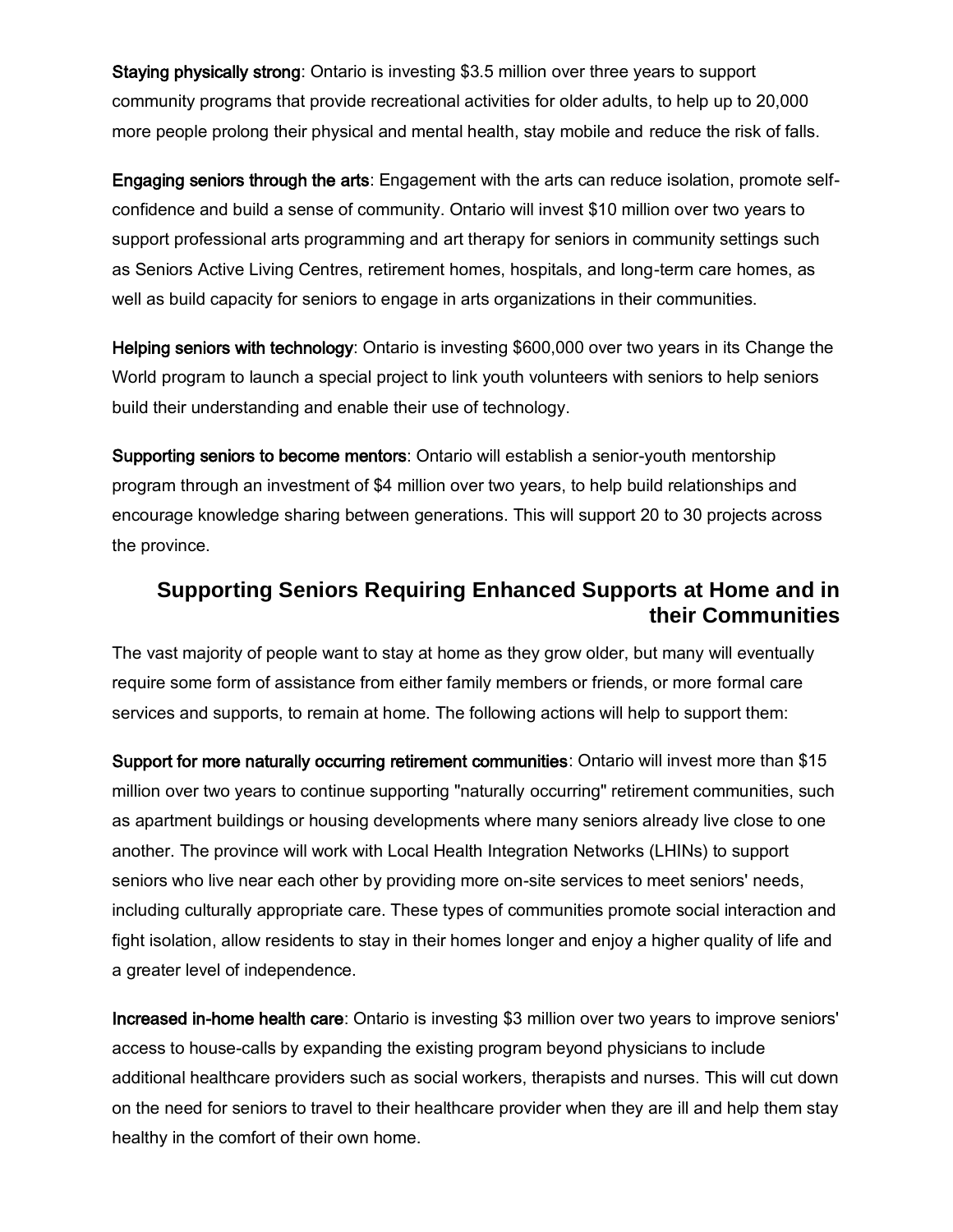Increasing access to geriatric care: Ontario will strengthen the healthcare workforce's ability to provide specialized care in geriatrics through a \$5.5 million investment over two years to increase training opportunities for healthcare providers, including physicians, personal support workers and nurse practitioners.

Providing more home care hours: Ontario is expanding home care across Ontario. Seniors requiring home care will benefit from an estimated 2.6 million additional hours this year, including personal support services, nursing, physical and speech therapy, and respite services for caregivers.

Expanding seniors supportive housing: Ontario is providing support and rehabilitation to 1,700 people who are ready to leave hospital, but need some additional assistance before they can return home, with over 500 new transitional care spaces. The province is also helping seniors who require assistance with health care or activities of daily living, such as bathing or meal preparation, and cannot afford to live independently, by providing 200 new subsidies to better access affordable housing as well as home and community care supports.

Increasing support for caregivers: Ontario is launching a new province-wide organization to provide caregivers with supports and resources, including a single point of access for information in areas such as training in multiple languages, local programs and peer support.

Making the quality of care more consistent: Ontario is introducing new guidelines for home care assessment and planning based on the level of care needed by the individual and their caregivers. This will provide more predictability in the home care hours that seniors can expect to receive, and ensure they get the most appropriate care and greater consistency in the way home care services are delivered, no matter where they live in the province.

Helping people with dementia: Ontario is investing more than \$100 million over three years to improve access to quality care for people living with dementia and their care partners, including expanding and enhancing existing services such as community dementia programs. More than 194,000 people in Ontario currently live with dementia, and the number is expected to rise to over 300,000 over the next two decades.

Enhancing self-directed care: Ontario is creating new, innovative self-directed care models to provide eligible clients and caregivers with more control over their care. This will include the establishment of a new personal support services organization in early 2018.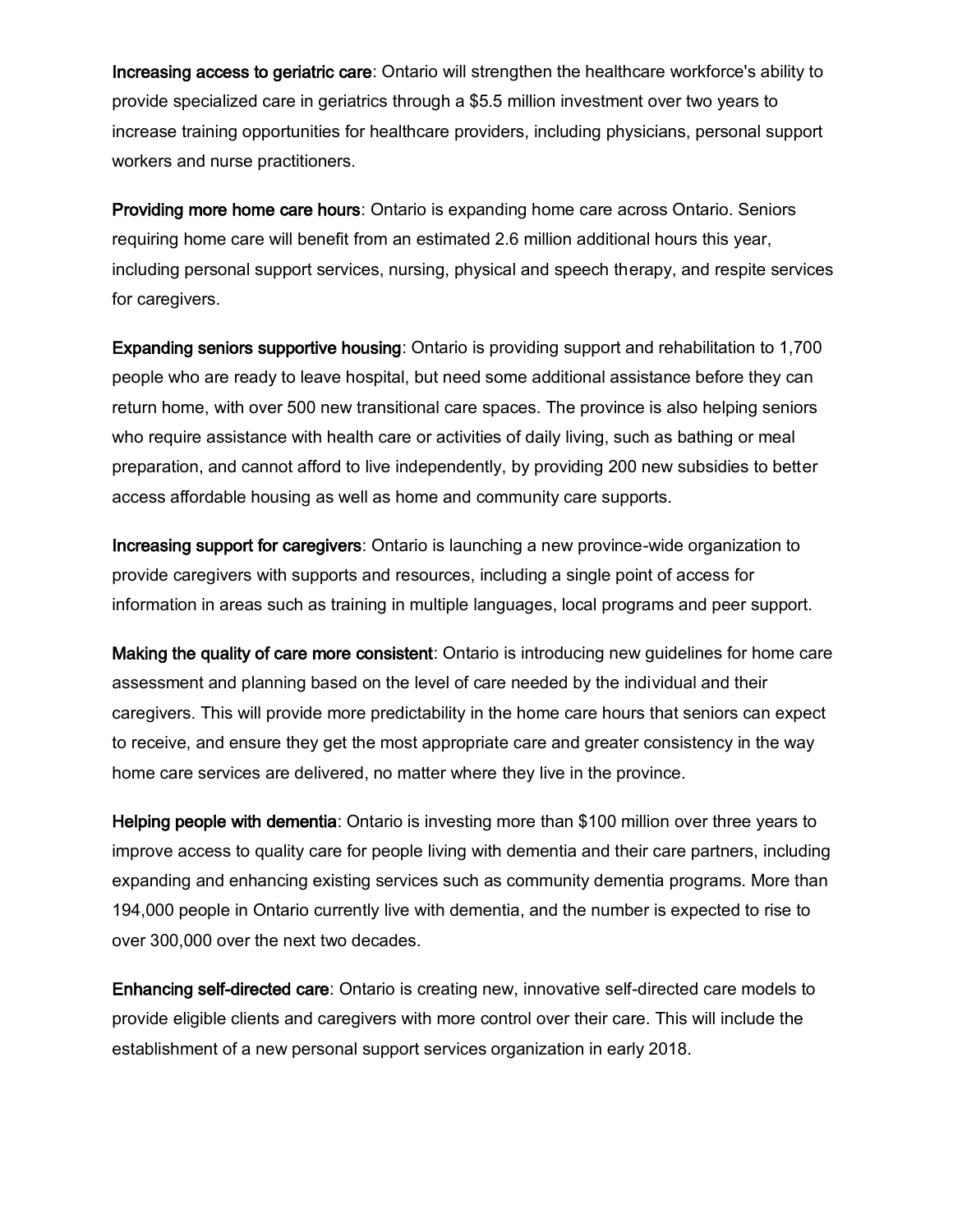#### **Supporting Seniors Requiring Intensive Supports**

Some seniors with complex needs caused by cognitive and physical decline, and conditions such as dementia, will require a higher level of support as they age. Many will require ongoing and intensive care that is currently provided in long-term care homes. The following actions will help to support them:

Modernizing long-term care homes: Ontario is eliminating all four-bed wards in the province's long-term care homes by 2025, by supporting the redevelopment of more than 30,000 existing long-term care beds in more than 300 homes. Residents will benefit from increased privacy, better sleep, safety and comfort, with environments that enable the delivery of better care.

Reducing the wait for long-term care: Ontario will create 5,000 new long-term care beds by 2021-22, to ensure those with the highest need, as well as those within hospitals who are ready to be discharged and require a long-term care home, have a bed. New beds that serve specific cultural needs, including those of Indigenous populations, will also be prioritized. Over the next decade, Ontario will create over 30,000 new long-term care beds to keep pace with the growing and changing needs of an aging population. These new beds are in addition to the 30,000 existing beds that are being redeveloped.

More staffing and support in long-term care: Ontario will increase the provincial average to four hours of direct care per resident per day to ensure that residents in Ontario's long-term care homes receive the highest quality of care. This will mean an additional 15 million hours of nursing, personal support and therapeutic care for long-term care residents across Ontario, and will ensure that every long-term care home in the province has staff with specialized training in behavioural supports and in palliative and end-of-life care. Four hours of care will mean increased flexibility around when residents can eat, dress or bathe, reductions in readmission to hospital for minor conditions that can be treated within the home, improved quality of work for staff, and reduction in inappropriate use of anti-psychotics, falls, restraint usage, pressure ulcers, pain and depression.

Promoting innovation in long-term care: Ontario is introducing innovative technologies to all long-term care homes, including supplying all homes with electronic clinical support tools to ensure standardized, high-quality care is delivered to residents with a range of complex diagnoses. The province intends to build on this innovation by introducing virtual consultations with specialists, such as pharmacists.

Culturally appropriate long-term care: In consultation with long-term care providers and residents and families, Ontario will provide more access to culturally appropriate homes, and in